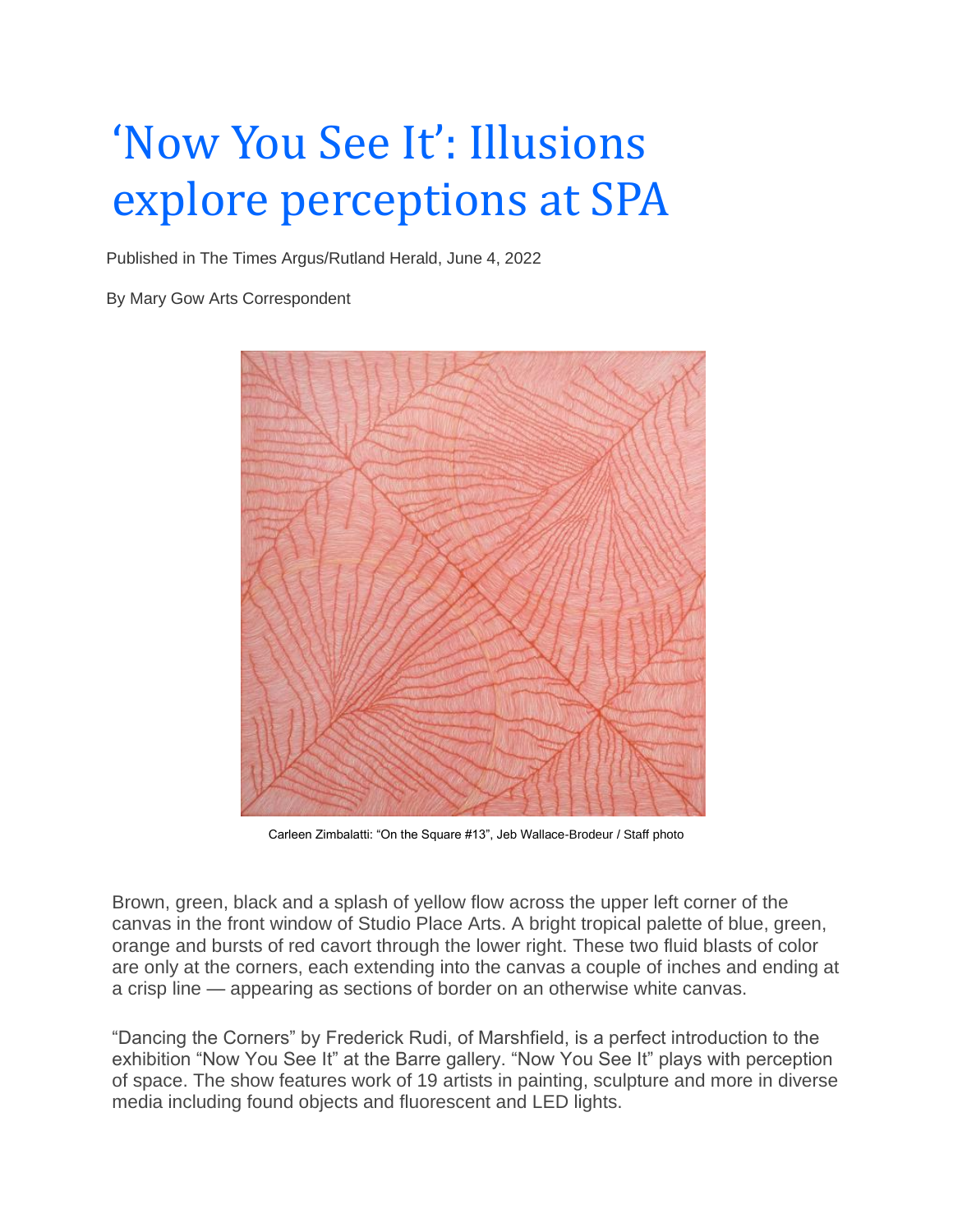"Vibrations: Dance of Color and Forms," a beautiful solo exhibition of abstract paintings on canvas and silk by Maggie Neale, fills SPA's Third Floor Gallery. Neale's selections, from work done during the past two decades, many recently revisited, vibrantly converse with each other. Groups of her work have compelling dialogues — between the dyed silks and canvases, between the forms and colors of the canvases.

SPA's annual Silent Auction, with all donated artwork and proceeds benefiting SPA programming, fills the Second Floor Gallery (and the Morse Block Deli).



Matthew J. Peake: "Outside The Box: Attitude-Hopeless Reassurance", Jeb Wallace-Brodeur / Staff photo

Maggie Neale: "Wind", Jeb Wallace-Brodeur / Staff photo

Eye-popping pieces that seem to vibrate before your eyes; shape-shifting ones — are you looking at the outside corner or inside corner, fragile thread constructions, works that draw you into their layers; bars of light that seem to go on forever, "Now You See It" offers illusion and opportunities to explore perception.

"There is a variety of artwork that plays with your perceptions," explains Sue Higby, SPA's executive director. "Part of your perceptions may be the way you see things. Lighting and mirrors are tricks to the eye that might turn up. But part of what you might perceive pertains to the narrative around the piece.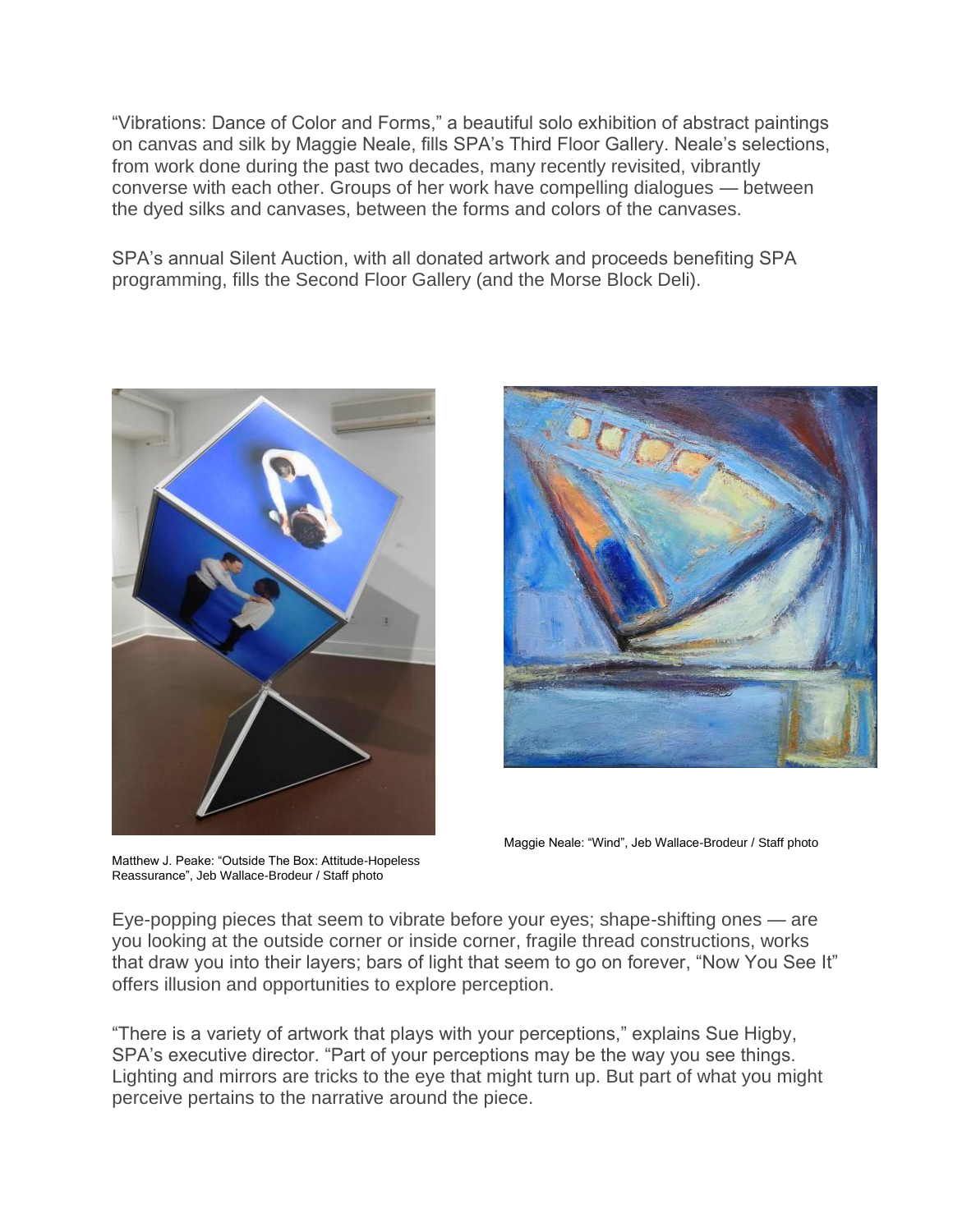"Sometimes people see what they want to see or are accustomed to seeing, so there are moments in the gallery that might have one or the other or a combination of different kinds of perceptual tricks," Higby said.



Robert Fahey: "In Or Out You Decide", Jeb Wallace-Brodeur / Staff photo



Maggie Neale: "Outcome", Jeb Wallace-Brodeur / Staff photo

Walk into the gallery and "Crystal Ship," and "Brita the Mantis Shrimp" by Bruce Hasse, of Charlotte, are in constant movement overhead. Chunks of wood, wire, solar looking fins, curved tubes, a ball of blue line, bits of metal, sail-like lenses — the pieces spin and bob, shifting their shapes in their aerial acrobatics. Tracking their multiple movements can be dizzying and delightful as unexpected pieces float through their complex revolutions.

In the oil painting "Reflections Underground," Ann Young, of Barton, takes viewers to urban mass transit. A woman, the artist perhaps, stands looking over her camera we're seeing her reflection on a train or station window. Among the scene's layers, the Court Street station view is reflected in her camera's lens.

Stephen Rhoades, of Essex Junction, and Chris Jeffrey, of Montpelier, transport viewers with light. Look inside the open end of Jeffrey's "Untitled" box with fluorescent rods and mirrors and the bars of light seem to go on forever — not just the limited depth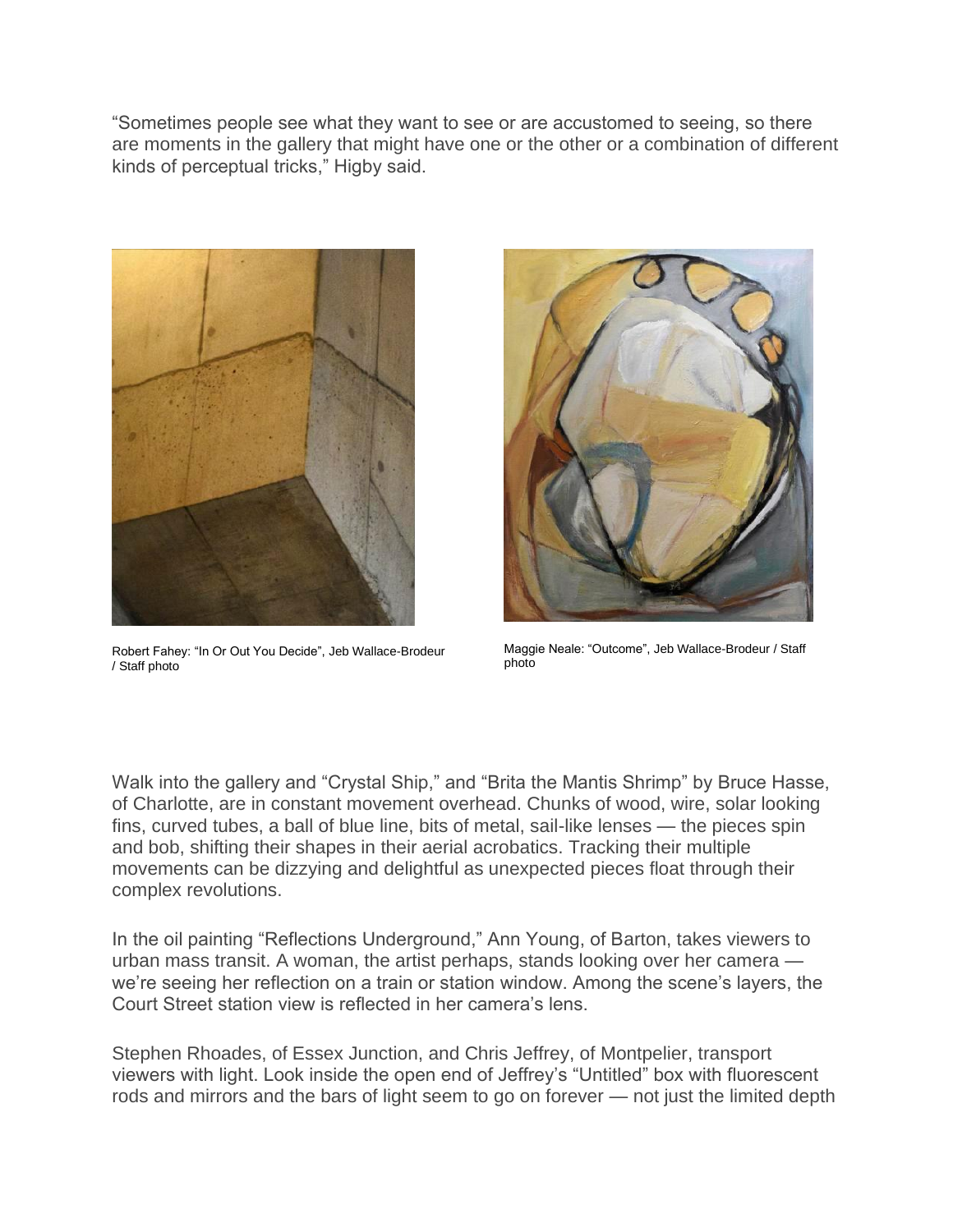of the box. Rhoades' "Window into Infinity" with LED lights and concave mirrors baffles the eye with perceived movement.

In "Carry Me," Lars Hasselblad Torres, of Montpelier, builds up layers of clippings and bits of newspaper underlying paint. Figures emerge and words in familiar typeface reading "If you see me, carry me."

Adjacent to Torres' piece are a breathtakingly delicate thread sculpture "Anitya" by Tuyen My Nguyen and Carleen Zimbalatti's "Mapping Geometry" with hand-dyed cord on birch panel. The two pieces are both in yellow and blue, recalling the colors of Ukraine.



Tuyen My Nguyen: "Anitya", Jeb Wallace-Brodeur / Staff photo

Along with "Mapping Geography," Zimbalatti has three other pieces in the exhibition, all rooted in her focus on the line. "Continuum" immerses the viewer in its pattern with its lines repeated across the large format panel as the color from pale yellow through blue, green and black.